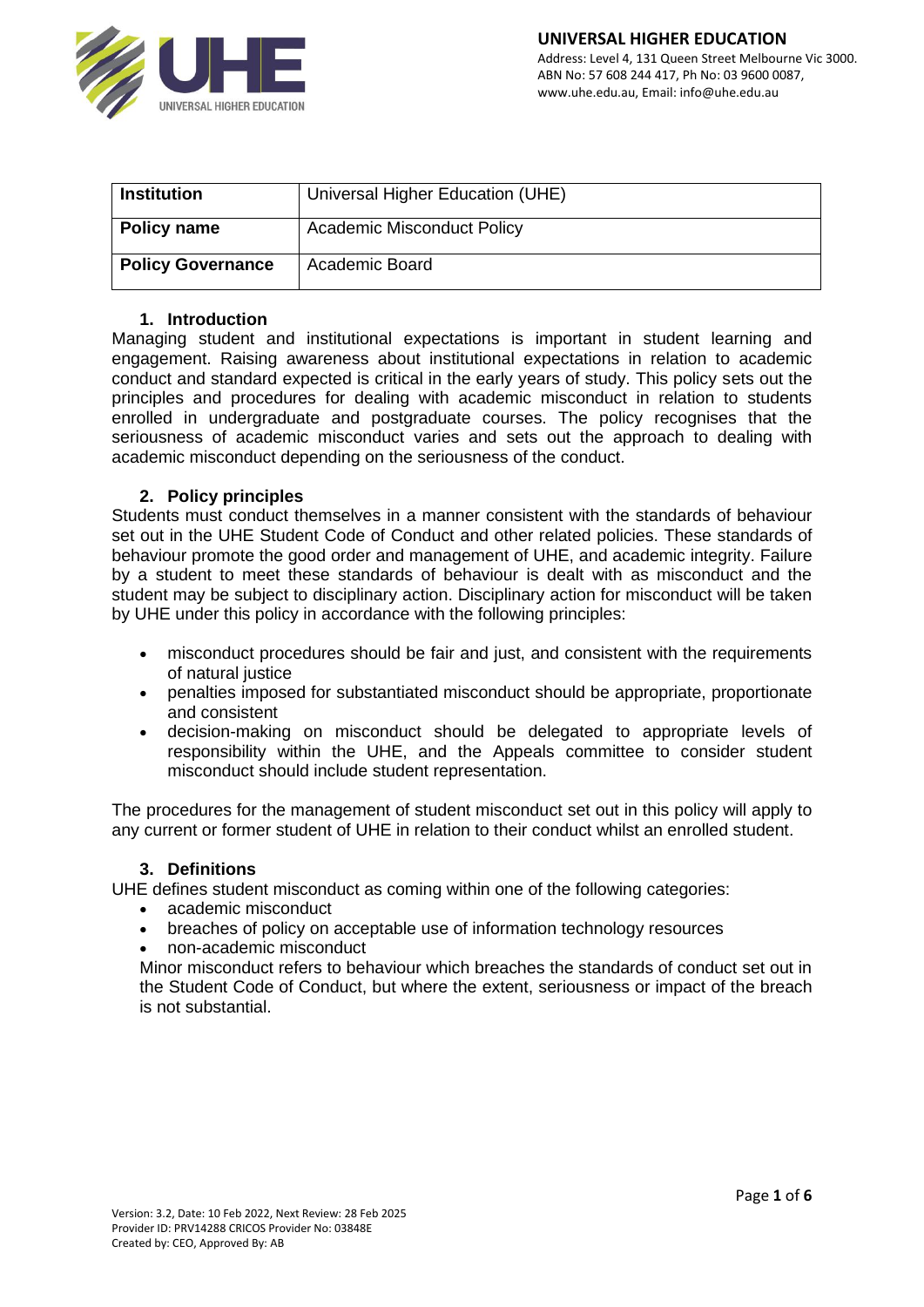www.uhe.edu.au, Email: info@uhe.edu.au



### **4. Responsibilities for student misconduct**

Responsibility for considering cases of alleged student misconduct and for determining whether misconduct is substantiated is delegated as follows.

| <b>Type of misconduct</b>            | <b>Minor misconduct</b>                                                              | <b>Major misconduct</b>  |
|--------------------------------------|--------------------------------------------------------------------------------------|--------------------------|
| Academic misconduct                  | Program coordinator /<br>Invigilator (for misconduct in<br>relation to examinations) | <b>Appeals Committee</b> |
| Acceptable use breach                | <b>Information Technology</b><br>Manager                                             | <b>Appeals Committee</b> |
| Non-academic (general)<br>misconduct | Registrar                                                                            | <b>Appeals Committee</b> |

The officer responsible for dealing with minor cases in each category also has a general responsibility for promoting compliance with relevant behavioural standards and for initiating processes for detection of breaches relevant to their area of responsibility, and will be the primary contact to receive information or a report on alleged misconduct in that category.

Major allegations of misconduct are dealt with by a appeals committee constituted in accordance with terms of reference approved by UHE. Appeals committee membership takes account of relevant expertise and includes student representation.

## **5. Detection and reporting**

Reports of alleged misconduct may come from a number of sources. Any person having relevant information about suspected misconduct may report it to the officer designated Additionally, UHE will undertakes routine checks on compliance in some areas, for instance, by review of logs of IT activity or by utilising plagiarism detection tools. If a person is uncertain as to the appropriate officer to whom suspected misconduct should be reported, then the report may be provided to the Registrar, who will ensure that the report is referred to the appropriate officer.

Upon receipt of a report, the responsible officer should consider the following matters (in consultation with other senior officers as appropriate):

- whether the allegation(s) should be dealt with as minor misconduct or not
- whether the circumstances warrant the imposition of an interim suspension by the **Registrar**
- whether the student may have breached criminal laws and whether the conduct should be reported to the police or other law enforcement agencies by the Registrar in accordance with established protocols.

If it is determined that the matter should be dealt with under procedures for major misconduct, then a report of alleged misconduct, including all relevant documents and evidence, should be made by the responsible officer to the Appeals committee.

# **6. Management of minor misconduct**

Regardless of the category of misconduct, minor instances of misconduct by a student should be dealt with promptly and informally. The approach to managing misconduct at this level should be educative, raising a student's awareness of relevant behavioural standards or expectations, and without the imposition of any penalty specified in this policy.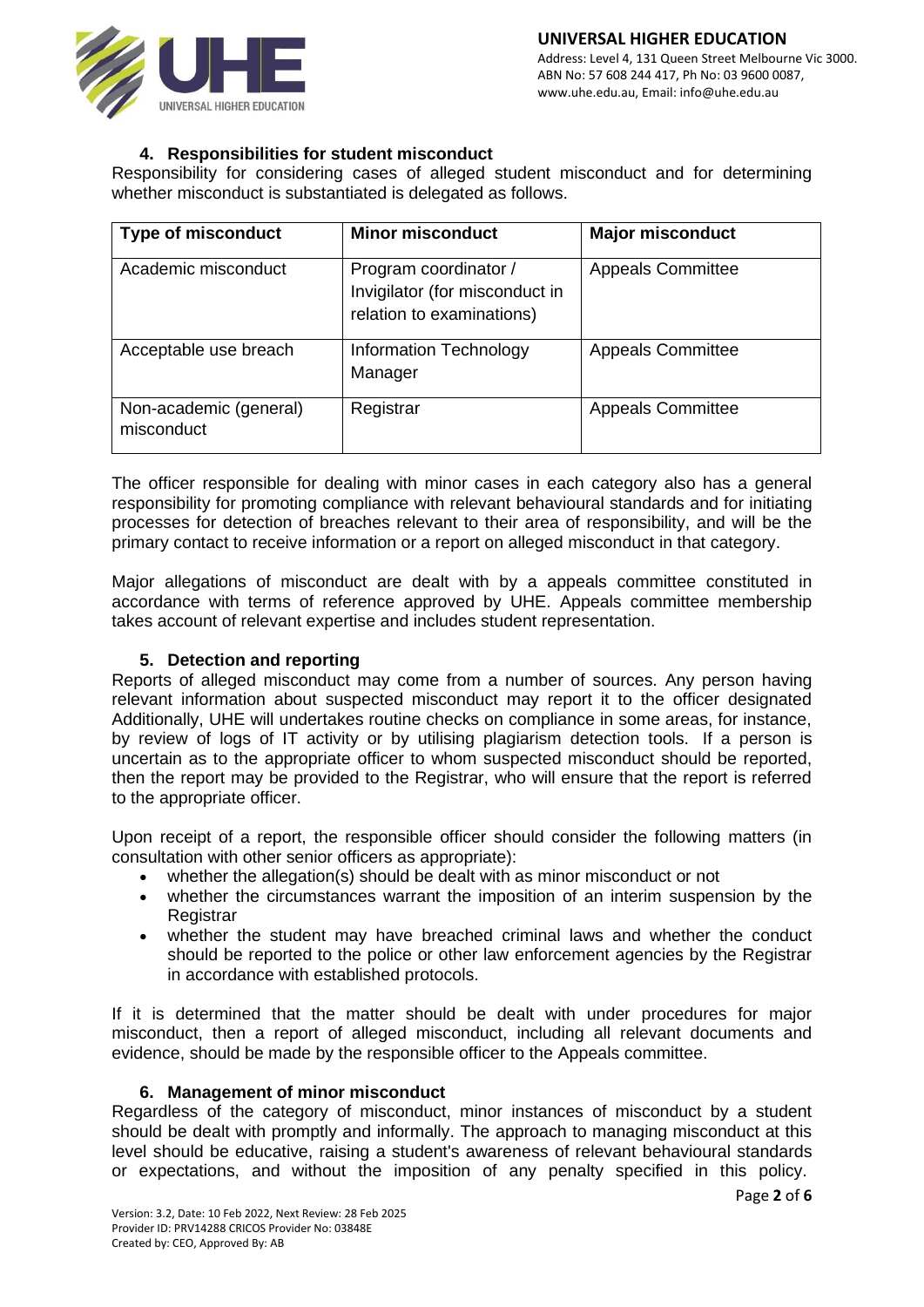

Management of minor misconduct involves the following steps:

- examination of documentation or evidence relevant to an allegation of minor misconduct
- interviewing the student concerned or otherwise informing the student of the manner in which their behaviour appears to have fallen below the required standards
- counselling the student about the standards to be met and, if applicable, outlining any available support mechanisms which may assist the student to meet those standards in the future.

In appropriate cases (particularly cases of non-academic misconduct), minor instances of misconduct may result in the responsible officer issuing a warning or, in appropriate cases, issuing directions to the student, in order to prevent occurrences of misconduct in the future or to remedy the minor breach. Records must be kept on how minor misconduct has been managed, in particular, any written warning or instructions given to the student to guide future behaviour.

# **7. Dealing with allegations of major misconduct**

Because significant cases of misconduct may, if substantiated, result in the imposition of a penalty upon the student, the procedures to be followed must be consistent and fair. All of the following steps must be undertaken in relation to misconduct which is alleged to have occurred whilst a person is a student at UHE.

### *(a) Allegation notice*

Allegations of misconduct must be put to the student in writing. To ensure receipt by the student, the allegation notice must be posted to the student's current postal address in the student management system, and a copy forwarded to the student's email address registered by UHE for student communications. A notice must contain the following information to assist the student to understand the nature of the allegation(s), the process for dealing with the allegation(s), and the student's rights:

- the particulars or evidence of the incident or conduct giving rise to the allegation(s)
- the date, time and place set for a meeting at which the allegation(s) of misconduct will be considered by the Appeals committee responsible for dealing with misconduct
- any person proposed to be interviewed by the Appeals committee at the meeting
- the student's right to respond to the allegation(s) by, if the student elects, attending the meeting, and in any case, by providing written submissions on the allegation(s) or the type of penalty which could be imposed if an allegation is substantiated
- the student's right to arrange for the attendance of a person with relevant information to be interviewed by the Appeals committee at the meeting
- the consequences of non-attendance or of failing to provide written submissions, including the powers of the Appeals committee to determine an allegation and impose a penalty on the student

The chair of the Appeals committee which deals with significant cases of misconduct in the relevant category is responsible for ensuring that an allegation notice in this form is sent to the student. Copies of all documents or written evidence to be taken into consideration by the Appeals committee should be provided to the student at the same time as the allegation notice is sent.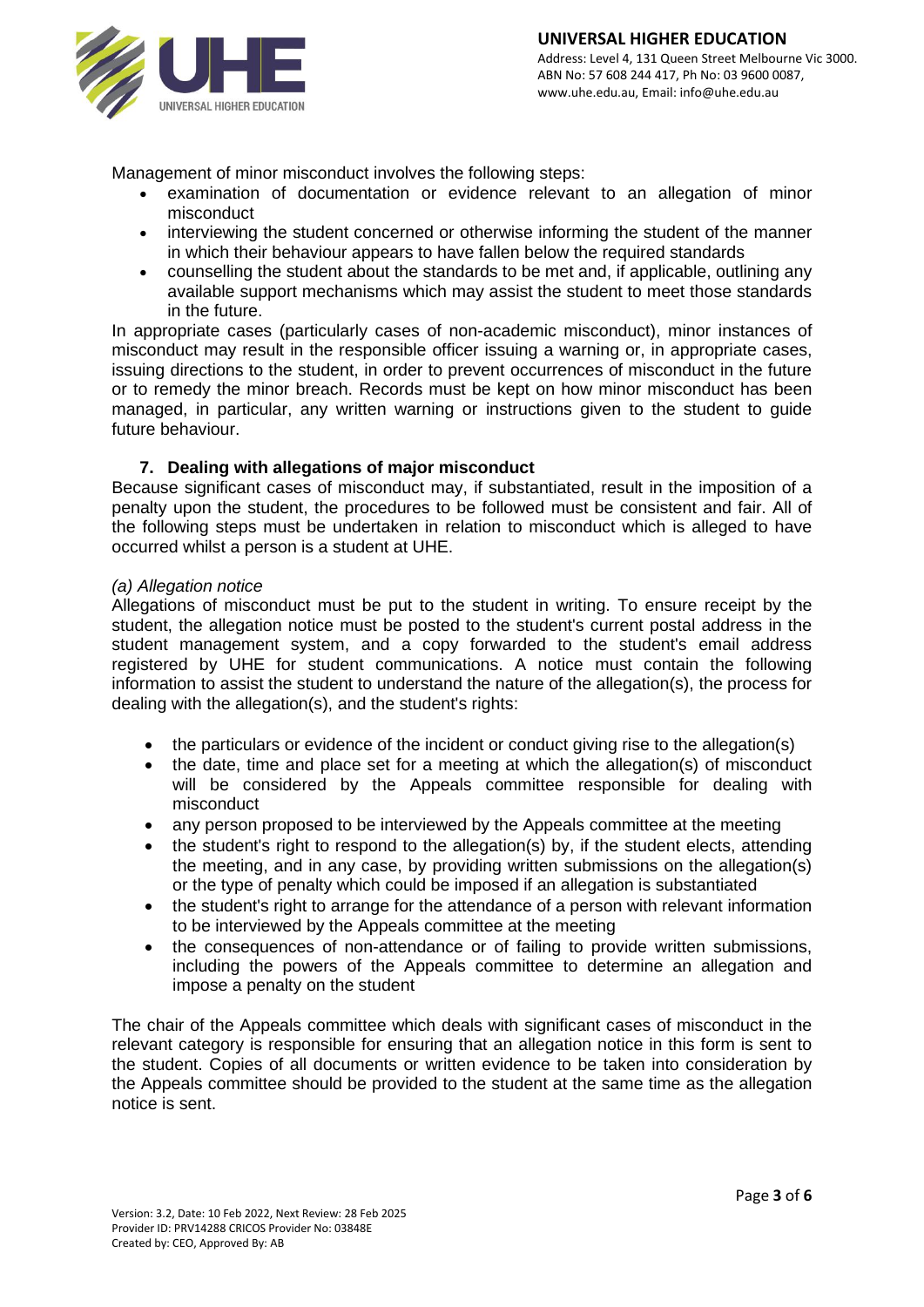

# *(b) Time for meeting*

The Appeals committee meeting at which the allegation(s) will be considered must be held no less than 15 working days and not more than 20 working days after the date upon which the allegation notice was sent to the student.

## *(c) Meeting procedures*

If a student is not present at the meeting within 15 minutes of the starting time for the meeting, the Appeals committee may proceed to determine the matter without further recourse to the student, though the Appeals committee must take into account any written submissions provided by the student prior to the meeting date and time.

If the student is present, the student must be given the opportunity to ask questions of any person interviewed by the committee and may present any facts, evidence, documents or oral submissions relevant to the allegation(s). The student may be accompanied to the meeting by a support person. A representative may attend the meeting in the student's place. However, neither the student nor UHE is entitled to have a legal representative (being a person who has been admitted as a legal practitioner in any Australian jurisdiction) present during the meeting.

A support person or representative must not be another student involved in or associated with the student's case.

A report of discussion and the findings of the Appeals committee on the student's case must be prepared.

### *(d) Findings of misconduct*

The Appeals committee must determine whether misconduct is substantiated to the committee's reasonable satisfaction. The Appeals committee is not bound by the formal rules of evidence or other legal technicalities, but must make a finding based on logical, credible and relevant evidence. The Appeals committee must produce a report of its findings which is made routinely available to the student at the time that the student is notified in writing of the outcome by the Registrar.

### *(e) Recommendation on penalty*

It is the role of the Appeals committee to make a recommendation on penalty to the Registrar.

The recommendation regarding penalty should take account of:

- o the seriousness and impact of the misconduct
- o any mitigating circumstances
- o the relevance of any proposed penalty to the nature of the misconduct
- o penalties applied in similar substantiated cases
- $\circ$  whether the student has a history of prior substantiated cases of misconduct
- o the imposition and duration of any interim suspension.

If the student attends the Appeals committee meeting, the committee should invite submissions from the student on any circumstances relevant to the penalty to be applied, including those noted above.

Penalties for significant misconduct are imposed upon students by the Registrar.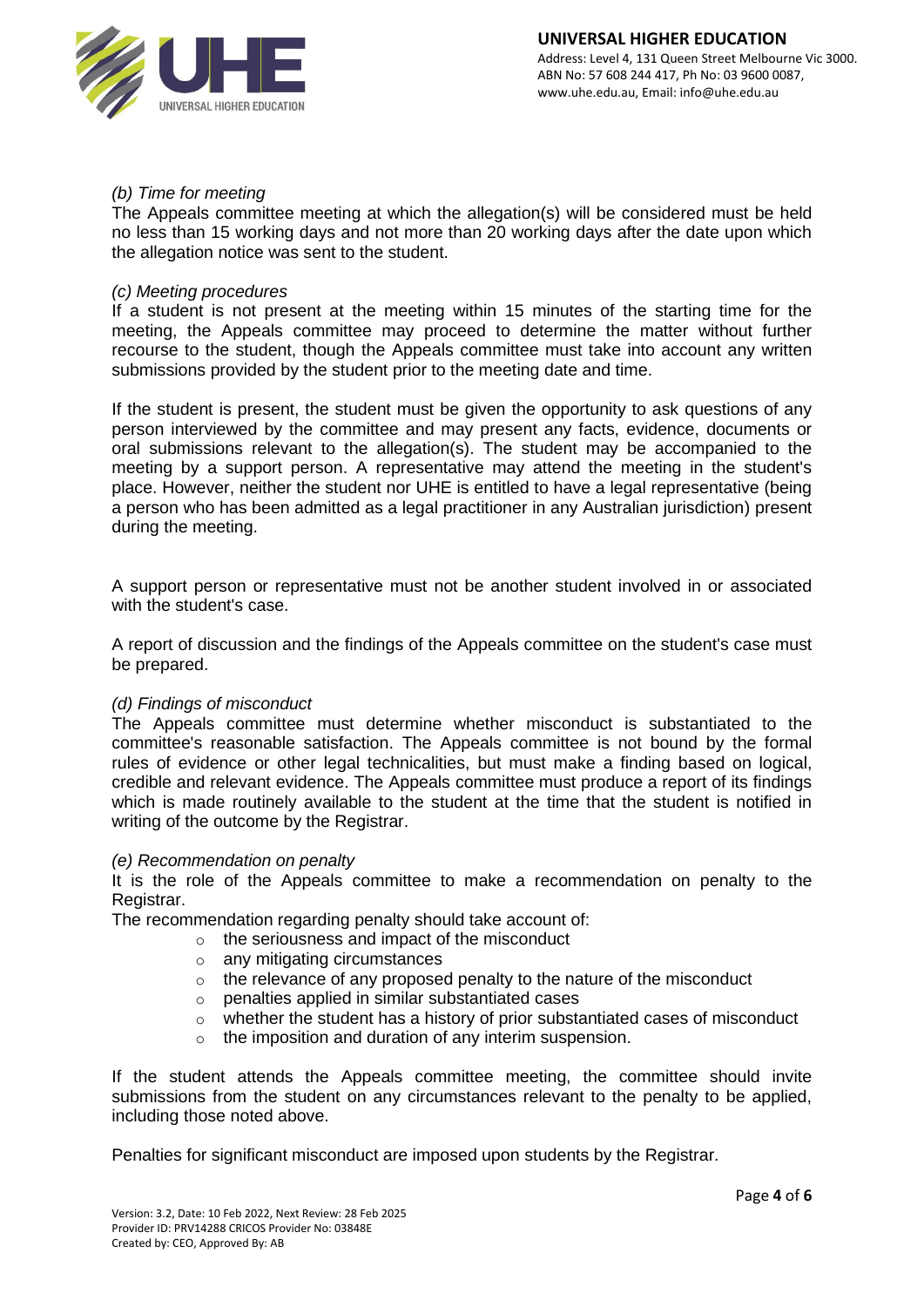

# **8. Penalties**

The following penalties, either individually or in combination may be imposed for substantiated student misconduct:

(a) suspension of the student for a specified period and/or subject to specified conditions, from any or all of the following:

- $\circ$  entering the campus
- o using UHE's information technology resources
- o attendance at classes

(b) allocation of a failing grade of 1 in a unit or units

(c) reduction of the student's mark in an assessment item, including reduction of the mark to zero

(d) cancellation of advanced standing or credit gained towards an award course

(e) withholding of results for a specified period and/or subject to specified conditions (f) imposition of a period of provisional enrolment (a period of enrolment subject to specified conditions)

(g) exclusion from enrolment for a specified period and/or subject to specified conditions

# **9. Interim suspension**

An interim suspension may be imposed upon a student in circumstances where the alleged misconduct raises a concern that there are serious risks associated with the student's continuing presence at UHE campus or the student's continuing use of the UHE's information technology resources.

The Registrar may impose an interim suspension on a student, but only if the Registrar believes that this is reasonably necessary to avert a serious and urgent risk of any of the following:

- (a) physical or psychological harm to a person
- (b) damage to UHE building or facility
- (C) the student continuing to act in a manner which may amount to misconduct.

The interim suspension will continue until a decision is made on the alleged misconduct including any relevant penalty to be imposed, or until the risk has passed. The Registrar will notify the student and the Appeals committee of the interim suspension imposed. The Registrar must consider whether the interim suspension should remain in force if submissions are received from the student about the imposition or duration of the interim suspension.

# **10. Recordkeeping and reporting**

Records must be maintained for minor and major cases of misconduct.

Records of minor breaches must be maintained in the student management system. For major cases of misconduct and appeals, records must be maintained in the corporate records system of all stages of the process and of any evidence, supporting documentation and correspondence. Records must be kept even where allegations are not substantiated. The Registrar's office is responsible for all recording keeping.

A report on student misconduct management, at a summary level, is prepared and presented to UHE Academic Board.